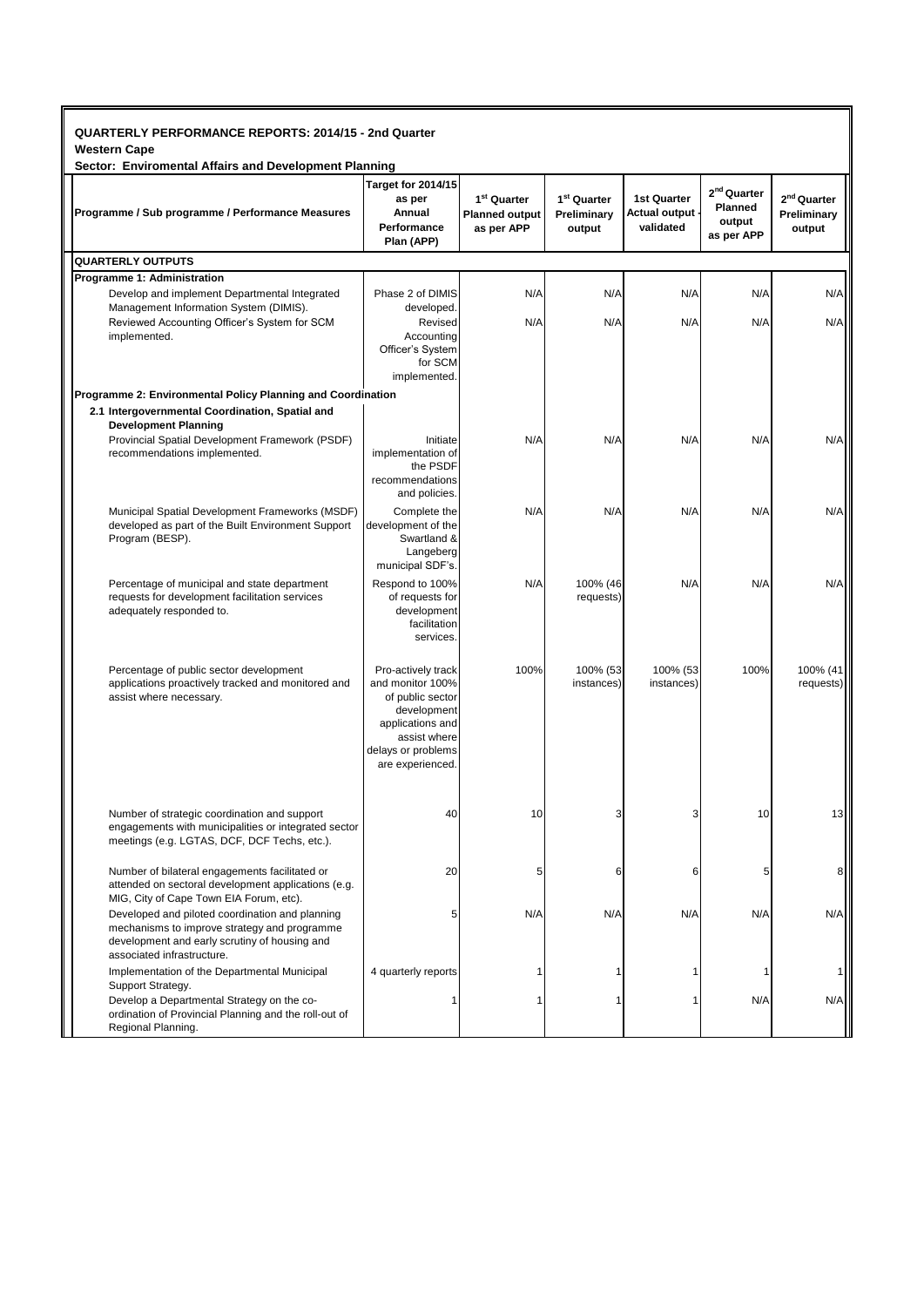| Programme / Sub programme / Performance Measures                                                                                                              | Target for 2014/15<br>as per<br>Annual<br>Performance<br>Plan (APP)                          | 1 <sup>st</sup> Quarter<br><b>Planned output</b><br>as per APP | 1 <sup>st</sup> Quarter<br>Preliminary<br>output | <b>1st Quarter</b><br>Actual output -<br>validated | $2nd$ Quarter<br>Planned<br>output<br>as per APP | 2 <sup>nd</sup> Quarter<br>Preliminary<br>output |
|---------------------------------------------------------------------------------------------------------------------------------------------------------------|----------------------------------------------------------------------------------------------|----------------------------------------------------------------|--------------------------------------------------|----------------------------------------------------|--------------------------------------------------|--------------------------------------------------|
| Initiate implementation of the Departmental Strategy<br>on the coordination of Provincial Planning and the<br>roll-out of Regional Planning.                  | 3 quarterly reports                                                                          | N/A                                                            | N/A                                              | N/A                                                |                                                  |                                                  |
| Develop a Departmental Strategy on Development<br>Planning Intelligence Management.                                                                           |                                                                                              |                                                                | 1                                                | 1 Draft<br>Strategy                                | N/A                                              |                                                  |
| Initiate implementation of the Departmental Strategy<br>on Development Planning Intelligence Management.                                                      | 3 quarterly reports                                                                          | N/A                                                            | N/A                                              | N/A                                                |                                                  |                                                  |
| Actively participate in and support all 30<br>Municipalities with the annual drafting/review and<br>analysis of their Integrated Development Plans<br>(IDPs). | 30                                                                                           | N/A                                                            | N/A                                              | N/A                                                | N/A                                              | N/A                                              |
| Actively participate in and support all 30<br>Municipalities with the annual Local Government<br>Medium Term Expenditure Committee LGMTEC)<br>engagements.    | 30                                                                                           | N/A                                                            | N/A                                              | N/A                                                | N/A                                              | N/A                                              |
| Number of inter-governmental sector tools reviewed                                                                                                            |                                                                                              | N/A                                                            | N/A                                              | N/A                                                | N/A                                              | N/A                                              |
| 2.2 Legislative Development<br>Finalisation and approval of the LUPA / SPLUMA<br>implementation plan.                                                         | 1 approved LUPA<br>/ SPLUMA<br>implementation<br>plan.                                       |                                                                | 1 Draft<br>Implementation<br>Plan                | 1 Draft<br>Implementatio<br>n Plan                 | N/A                                              |                                                  |
| Initiate the roll out of approved LUPA/ SPLUMA<br>implementation plan.                                                                                        | 3 quarterly<br>rollout reports.                                                              | N/A                                                            | N/A                                              | N/A                                                |                                                  | 1                                                |
| Review Provincial environmental conservation<br>legislation (WCNCBA),                                                                                         | Act implemented.                                                                             | N/A                                                            | N/A                                              | N/A                                                | N/A                                              | N/A                                              |
| Number of legislative tools developed.                                                                                                                        |                                                                                              | N/A                                                            | N/A                                              | N/A                                                | N/A                                              | N/A                                              |
| 2.3 Research and Development Support<br>Number of Environmental Implementation Plan (EIP)<br>review reports finalised.                                        | EIP review report<br>compiled.                                                               | N/A                                                            | N/A                                              | N/A                                                |                                                  |                                                  |
| Review of the Sustainable Development<br>Implementation Plan (SDIP).                                                                                          | 1 SDIP review<br>report finalised                                                            | N/A                                                            | N/A                                              | N/A                                                | N/A                                              | N/A                                              |
| A Western Cape Green Economy Indicator Report<br>compiled.                                                                                                    |                                                                                              | N/A                                                            | N/A                                              | N/A                                                | N/A                                              | N/A                                              |
| A Sustainability Guideline for embedding<br>sustainability.                                                                                                   | Sustainability<br>Guideline<br>developed for<br>municipal decision<br>making.                | N/A                                                            | N/A                                              | N/A                                                | N/A                                              | N/A                                              |
| No of Projects implemented as part of a Sustainable<br>Settlement Rural Municipal Support Programme.                                                          |                                                                                              | N/A                                                            | N/A                                              | N/A                                                | N/A                                              | N/A                                              |
| A Western Cape Sustainability Symposium hosted.                                                                                                               |                                                                                              | N/A                                                            | N/A                                              | N/A                                                | N/A                                              | N/A                                              |
| Development of Environmental Education Strategic<br>Action Plan for Western Cape.                                                                             |                                                                                              | N/A                                                            | N/A                                              | N/A                                                | N/A                                              | N/A                                              |
| Number of environmental research projects<br>undertaken.                                                                                                      |                                                                                              | N/A                                                            | N/A                                              | N/A                                                | N/A                                              | N/A                                              |
| 2.4 Environmental Information Management<br>Geographic Information Services (GIS) departmental<br>products developed/ maintained/ enhanced.                   | GIS data products<br>maintained,<br>enhanced, and<br>awareness<br>created.                   | N/A                                                            | N/A                                              | N/A                                                |                                                  | 1                                                |
|                                                                                                                                                               | PSDF website                                                                                 | N/A                                                            | N/A                                              | N/A                                                | N/A                                              | N/A                                              |
| Number of functional environmental information<br>management systems.                                                                                         | maintained.                                                                                  | N/A                                                            | N/A                                              | N/A                                                | N/A                                              | N/A                                              |
| 2.5 Climate Change Management<br>Report on the Province's status relating to energy<br>consumption and CO2 emissions.                                         | Biennial update<br>of energy<br>consumption<br>and CO <sub>2</sub><br>emissions<br>database. | N/A                                                            | N/A                                              | N/A                                                | N/A                                              | N/A                                              |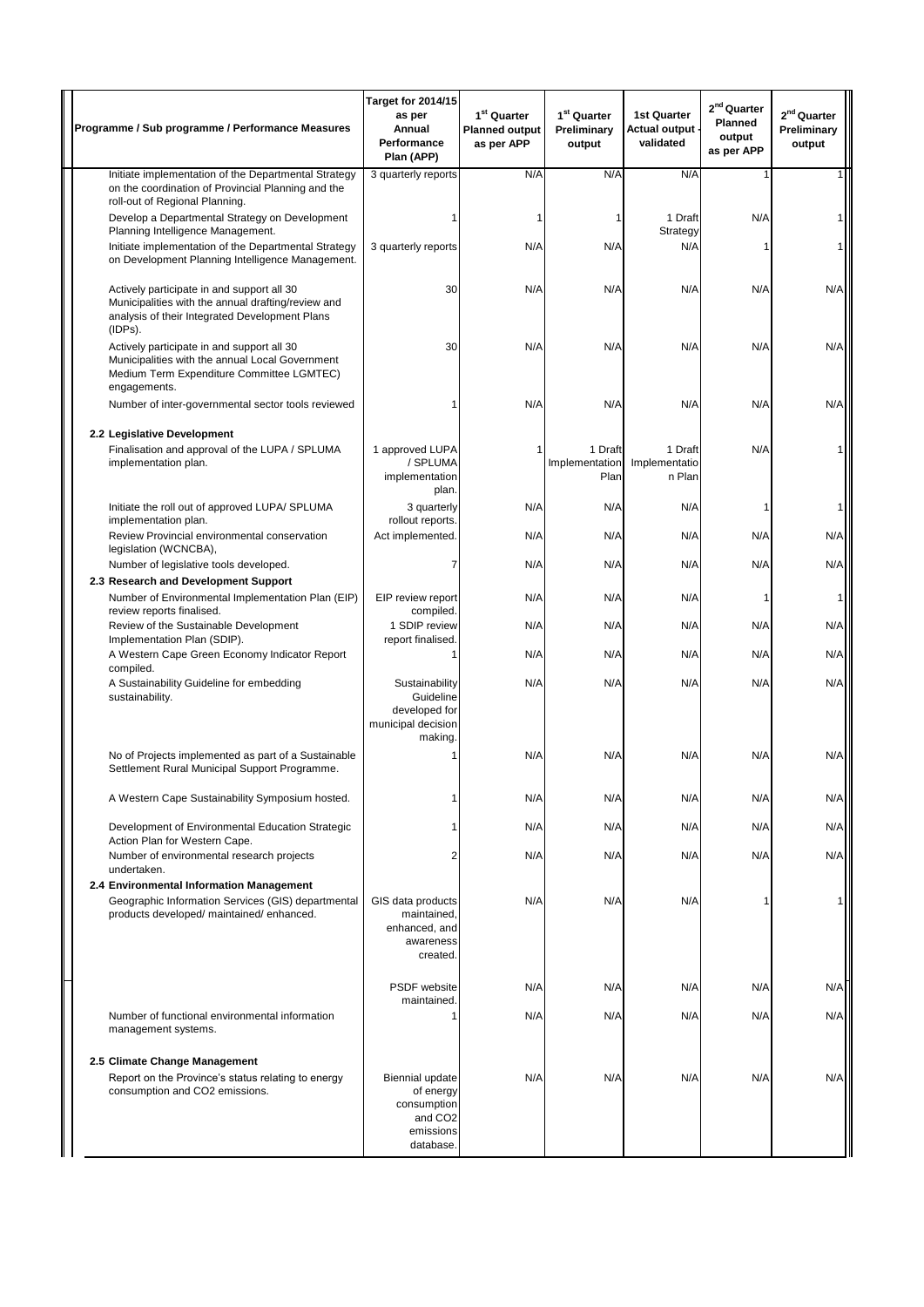| Programme / Sub programme / Performance Measures                                                              | <b>Target for 2014/15</b><br>as per<br>Annual<br>Performance<br>Plan (APP)                                                                                                  | 1 <sup>st</sup> Quarter<br><b>Planned output</b><br>as per APP | 1 <sup>st</sup> Quarter<br>Preliminary<br>output | <b>1st Quarter</b><br>Actual output -<br>validated | $2nd$ Quarter<br>Planned<br>output<br>as per APP | $2nd$ Quarter<br>Preliminary<br>output |
|---------------------------------------------------------------------------------------------------------------|-----------------------------------------------------------------------------------------------------------------------------------------------------------------------------|----------------------------------------------------------------|--------------------------------------------------|----------------------------------------------------|--------------------------------------------------|----------------------------------------|
| Climate Change Response Strategy Report.                                                                      | Development of a<br><b>WCCCRS</b><br>Monitoring and<br>Evaluation<br>Framework.                                                                                             | N/A                                                            | N/A                                              | N/A                                                | N/A                                              | N/A                                    |
| Number of municipalities supported through phase<br>one of the Municipal Climate Change Support<br>Programme. | High level<br>assessment<br>completed for all<br>municipalities.                                                                                                            | 15                                                             | 6                                                | 6                                                  | 15                                               |                                        |
|                                                                                                               | Climate change<br>status quo<br>assessment<br>completed for 1<br>district.                                                                                                  | N/A                                                            | N/A                                              | N/A                                                | N/A                                              | N/A                                    |
| Number of municipalities supported through phase<br>two of the Municipal Climate Change Support<br>Programme. | Case studies<br>developed for 5<br>municipalities.                                                                                                                          | N/A                                                            | N/A                                              | N/A                                                | N/A                                              | N/A                                    |
| Identifying climate histories and trends for each<br>climate region in the WC to support Municipalilties.     | Identifying climate<br>histories and<br>trends for 1 climate<br>region Identifying<br>climate histories<br>and trends for 1<br>climate region 3 in<br>the WC. in the<br>WC. | N/A                                                            | N/A                                              | N/A                                                | N/A                                              | N/A                                    |
| A Western Cape Climate Change Adaptation<br>Database developed and populated.                                 | <b>Western Cape</b><br>Climate Change<br>Adaptation<br>Database mapped.                                                                                                     | N/A                                                            | N/A                                              | N/A                                                | N/A                                              | N/A                                    |
| Long-Term Mitigation Scenarios for the Western<br>Cape completed.                                             | Long-Term<br>Mitigation<br>Scenarios for the<br><b>Western Cape</b><br>completed.                                                                                           | N/A                                                            | N/A                                              | N/A                                                | N/A                                              | N/A                                    |
| Review of key WCG policies and strategies for<br>WCCRS alignment / misalignment.                              | Review with<br>recommendations<br>made on 3 key<br>WCG policies and<br>strategies.                                                                                          | N/A                                                            | N/A                                              | N/A                                                | N/A                                              | N/A                                    |
| Number of climate change response tools<br>developed.                                                         | $\overline{2}$                                                                                                                                                              | N/A                                                            | N/A                                              | N/A                                                | N/A                                              | N/A                                    |
| Programme 3: Compliance and Enforcement                                                                       |                                                                                                                                                                             |                                                                |                                                  |                                                    |                                                  |                                        |
| Number of complaints investigated.<br>Number of intergovernmental compliance and                              | 210<br>42                                                                                                                                                                   | 52<br>11                                                       | 58<br>19                                         | 60<br>20                                           | 57<br>11                                         | 71<br>36                               |
| enforcement inspections and investigations.<br>Number of intergovernmental compliance and                     | 6                                                                                                                                                                           | N/A                                                            | N/A                                              | N/A                                                | N/A                                              | N/A                                    |
| enforcement operations.<br>Number of requests received for legal assistance                                   | 210                                                                                                                                                                         | 52                                                             | 52                                               | 52                                                 | 52                                               | 56                                     |
| from the Department.                                                                                          |                                                                                                                                                                             |                                                                |                                                  |                                                    |                                                  |                                        |
| Number of active litigation cases managed for the<br>Department.                                              | 58                                                                                                                                                                          | N/A                                                            | N/A                                              | N/A                                                | N/A                                              | N/A                                    |
| Number of Environmental appeals processed.                                                                    | 36                                                                                                                                                                          | 9                                                              | 7                                                | $\overline{7}$                                     | 9                                                | 15                                     |
| Number of Administrative fines issued in respect of<br>section 24G applications.                              | 60                                                                                                                                                                          | 15                                                             | 15                                               | 15                                                 | 15                                               | 12                                     |
| Number of criminal enforcement actions finalized for<br>non-compliance with environmental legislation.        | 13                                                                                                                                                                          | 3                                                              | $\overline{2}$                                   | 2                                                  | 3                                                | 6                                      |
| Number of received S24G applications finalized.                                                               | 70                                                                                                                                                                          | 17                                                             | 23                                               | 23                                                 | 17                                               | 20                                     |
| Number of administrative enforcement actions taken<br>for non-compliance with environmental legislation.      | 120                                                                                                                                                                         | 30                                                             | 48                                               | 47                                                 | 30                                               | 93                                     |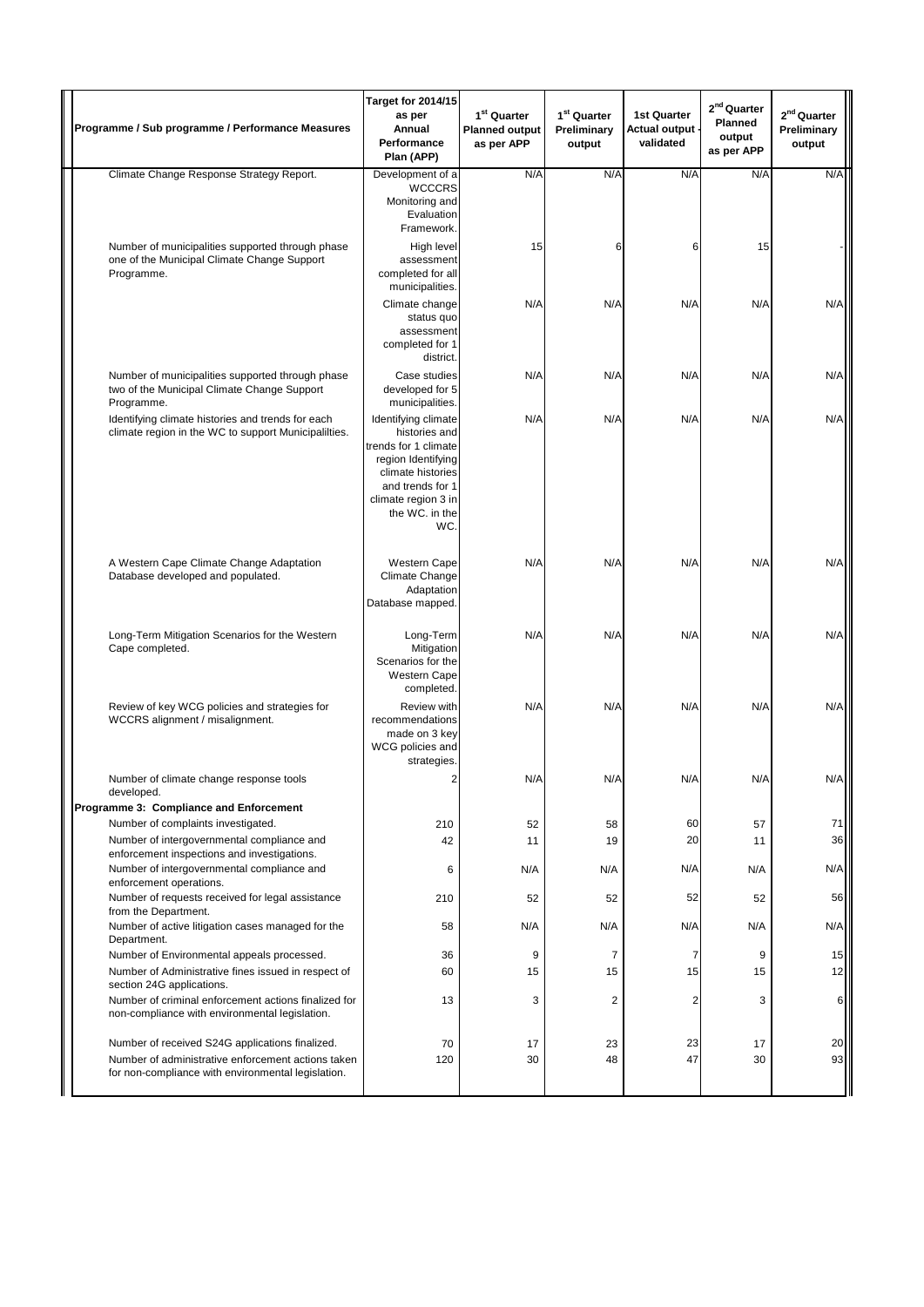| Programme / Sub programme / Performance Measures                                                    |                                                                                                       | Target for 2014/15<br>as per<br>Annual<br>Performance<br>Plan (APP)               | 1 <sup>st</sup> Quarter<br><b>Planned output</b><br>as per APP | 1 <sup>st</sup> Quarter<br>Preliminary<br>output | <b>1st Quarter</b><br>Actual output -<br>validated | $2nd$ Quarter<br>Planned<br>output<br>as per APP | $2nd$ Quarter<br>Preliminary<br>output |
|-----------------------------------------------------------------------------------------------------|-------------------------------------------------------------------------------------------------------|-----------------------------------------------------------------------------------|----------------------------------------------------------------|--------------------------------------------------|----------------------------------------------------|--------------------------------------------------|----------------------------------------|
| Programme 4: Environmental Quality Management                                                       |                                                                                                       |                                                                                   |                                                                |                                                  |                                                    |                                                  |                                        |
| 4.1 Impact Management                                                                               |                                                                                                       |                                                                                   |                                                                |                                                  |                                                    |                                                  |                                        |
| Number of planning applications finalised.                                                          |                                                                                                       | 800                                                                               | 200                                                            | 272                                              | 280                                                | 200                                              | 328                                    |
| Number of Municipal EMF's finalised.                                                                |                                                                                                       | Implement                                                                         | N/A                                                            | N/A                                              | N/A                                                | N/A                                              | N/A                                    |
|                                                                                                     |                                                                                                       | Approved EMF.<br>Implement                                                        | N/A                                                            | N/A                                              | N/A                                                | N/A                                              | N/A                                    |
|                                                                                                     |                                                                                                       | Approved EMF.                                                                     |                                                                |                                                  |                                                    |                                                  |                                        |
| Number of EMF's Initiated.                                                                          |                                                                                                       | Develop and<br>Finalise the<br>Sandveld EMF and<br>obtain concurrence<br>from DEA | N/A                                                            | N/A                                              | N/A                                                | N/A                                              | N/A                                    |
| time-frames.                                                                                        | Number of EIA applications finalized within legislated                                                | 540                                                                               | 135                                                            | 97                                               | 101                                                | 135                                              | 106                                    |
| Number of inspections conducted to assess<br>compliance with the authorisations/<br>permits issued. |                                                                                                       | 42                                                                                | 10                                                             | 28                                               | 29                                                 | 10                                               | 42                                     |
| 4.2 Air Quality Management                                                                          |                                                                                                       |                                                                                   |                                                                |                                                  |                                                    |                                                  |                                        |
| Report on the Annual State of Air Quality<br>Management.                                            |                                                                                                       |                                                                                   | N/A                                                            | N/A                                              | N/A                                                | N/A                                              | N/A                                    |
|                                                                                                     | Number of Provincial Government owned ambient air<br>quality monitoring stations reporting to SAAQIS. | 11                                                                                | N/A                                                            | N/A                                              | N/A                                                | N/A                                              | N/A                                    |
| Number of Section 21 facilities inspected for<br>compliance.                                        |                                                                                                       |                                                                                   | N/A                                                            | N/A                                              | N/A                                                | N/A                                              | N/A                                    |
| Number of AQOFs convened.                                                                           |                                                                                                       | 3                                                                                 | -1                                                             | -1                                               | 1                                                  | 1                                                | 1                                      |
| Report on air quality health risk assessment.                                                       |                                                                                                       | 1 Progress Report                                                                 | N/A                                                            | N/A                                              | N/A                                                | N/A                                              | N/A                                    |
| AQMPs.                                                                                              | Number of designated organs of state with approved                                                    | 3                                                                                 | N/A                                                            | N/A                                              | N/A                                                | N/A                                              | N/A                                    |
| Number of air emissions licence applications<br>finalised within legislated time-frames.            |                                                                                                       |                                                                                   | N/A                                                            | N/A                                              | N/A                                                | N/A                                              | N/A                                    |
| 4.3 Pollution and Waste Management                                                                  |                                                                                                       |                                                                                   |                                                                |                                                  |                                                    |                                                  |                                        |
| Sustainable Water Management Plan.                                                                  | Annual Report: Implementation on Western Cape                                                         |                                                                                   | N/A                                                            | N/A                                              | N/A                                                | N/A                                              | N/A                                    |
| (FORMERLY RIVER REACHES).                                                                           | Number of hectares of riparian land rehabilitated                                                     | 1                                                                                 | N/A                                                            | N/A                                              | N/A                                                | N/A                                              | N/A                                    |
|                                                                                                     | Number of river sites monitored for compliance with w                                                 | 10                                                                                | N/A                                                            | N/A                                              | N/A                                                | N/A                                              | N/A                                    |
| with water quality guidelines.                                                                      | Number of estuarine sites monitored for compliance                                                    | 10                                                                                | N/A                                                            | N/A                                              | N/A                                                | N/A                                              | N/A                                    |
| reports on municipalities.                                                                          | Number of water quality management evaluation                                                         | 1                                                                                 | N/A                                                            | N/A                                              | N/A                                                | N/A                                              | N/A                                    |
| Number of remediation cases responded to.                                                           |                                                                                                       | 48                                                                                | 12                                                             | 12                                               | 12                                                 | 12                                               | 12                                     |
| Number of NEMA s 30 cases responded to.                                                             |                                                                                                       | 20                                                                                | 5                                                              | 12<br>19                                         | 12                                                 | 5<br>20                                          | 6                                      |
| for compliance.                                                                                     | Number of waste management facilities monitored                                                       | 80                                                                                | 20                                                             |                                                  | 19                                                 |                                                  | 24                                     |
|                                                                                                     | Number of waste minimisation guidelines developed.                                                    | 1 waste<br>minimisation<br>guideline for<br>municipalities.                       | N/A                                                            | N/A                                              | N/A                                                | N/A                                              | N/A                                    |
| minimisation.                                                                                       | Number of health care facilities assisted with waste                                                  | 3                                                                                 | N/A                                                            | N/A                                              | N/A                                                | N/A                                              | N/A                                    |
| management infrastructure.                                                                          | Conduct study on municipal integrated waste                                                           | Report on<br>Phase 1                                                              | N/A                                                            | N/A                                              | N/A                                                | N/A                                              | N/A                                    |
| assessed.                                                                                           | Number of industry waste management plans                                                             | 10                                                                                | N/A                                                            | N/A                                              | N/A                                                | N/A                                              | N/A                                    |
| Number of Municipal IWMP's assessed.                                                                |                                                                                                       | 5                                                                                 | N/A                                                            | N/A                                              | N/A                                                | N/A                                              | N/A                                    |
| developed.                                                                                          | Health Care Waste Compliance Monitoring guideline                                                     | 1                                                                                 | N/A                                                            | N/A                                              | N/A                                                | N/A                                              | N/A                                    |
| legislated timeframes.                                                                              | Number of waste licence applications finalised within                                                 | 12                                                                                | 3                                                              | 12                                               | 9                                                  | 3                                                | 33                                     |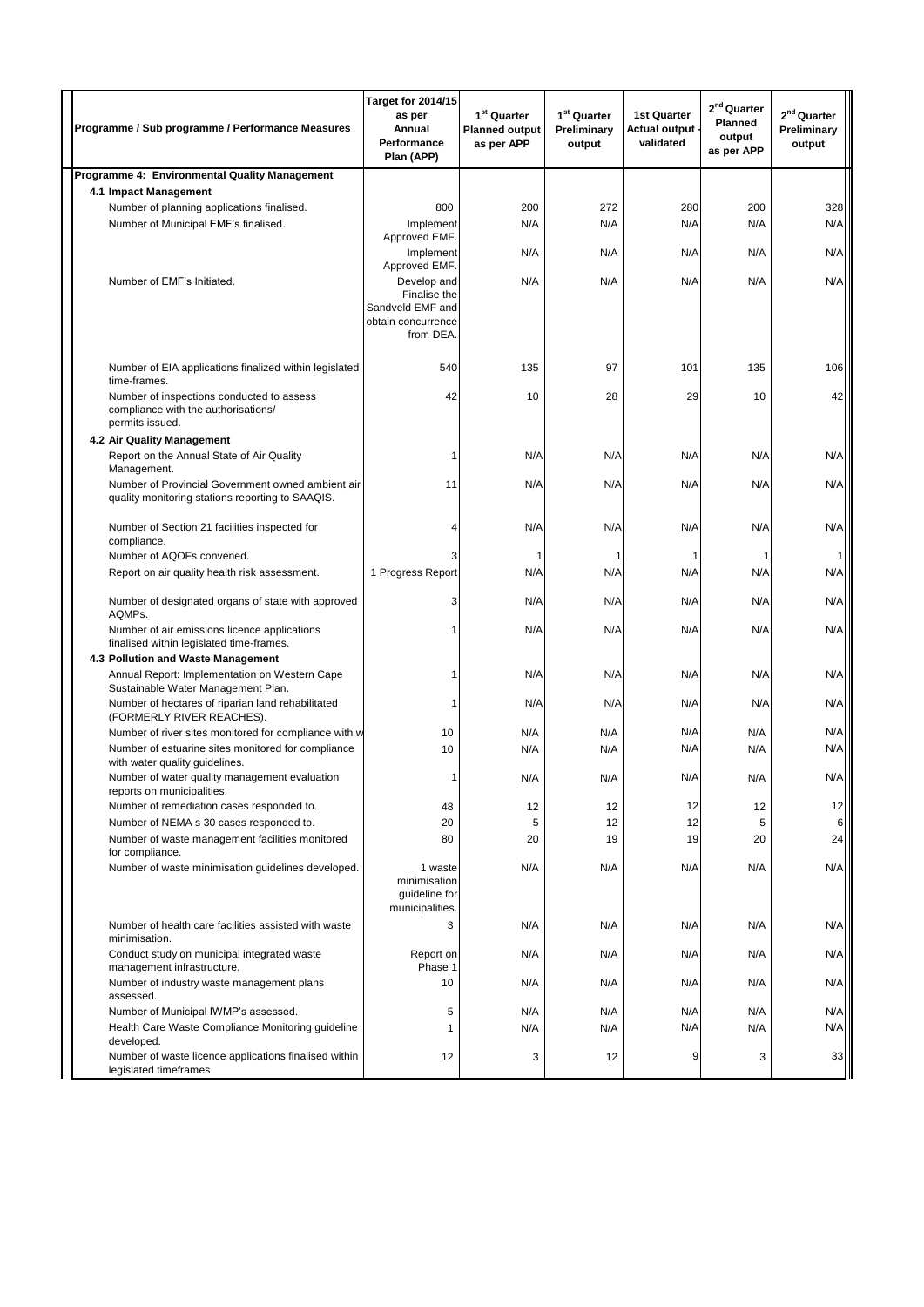| Programme / Sub programme / Performance Measures                                                                                                 | Target for 2014/15<br>as per<br>Annual<br>Performance<br>Plan (APP)                                        | 1 <sup>st</sup> Quarter<br><b>Planned output</b><br>as per APP | 1 <sup>st</sup> Quarter<br>Preliminary<br>output | <b>1st Quarter</b><br><b>Actual output -</b><br>validated | $2nd$ Quarter<br>Planned<br>output<br>as per APP | $2nd$ Quarter<br>Preliminary<br>output |
|--------------------------------------------------------------------------------------------------------------------------------------------------|------------------------------------------------------------------------------------------------------------|----------------------------------------------------------------|--------------------------------------------------|-----------------------------------------------------------|--------------------------------------------------|----------------------------------------|
| Programme 5. Biodiversity Management<br>5.1 Biodiversity and Protected Area Planning and                                                         |                                                                                                            |                                                                |                                                  |                                                           |                                                  |                                        |
| Management                                                                                                                                       |                                                                                                            |                                                                |                                                  |                                                           |                                                  |                                        |
| Development of Provincial Biodiversity Strategy &<br>Action Plan (PBSAP) for Western Cape.                                                       | 1 (Draft)                                                                                                  | N/A                                                            | N/A                                              | N/A                                                       | N/A                                              | N/A                                    |
| Oversight report on the performance of CapeNature<br>completed annually in Quarter 3.                                                            | 1                                                                                                          | N/A                                                            | N/A                                              | N/A                                                       | N/A                                              | N/A                                    |
| The hectares of land under conservation (both                                                                                                    | 3 0 0 0                                                                                                    | N/A                                                            | N/A                                              | N/A                                                       | N/A                                              | N/A                                    |
| private and public) (Cumulative).<br>Number of provincial protected areas with                                                                   | 2                                                                                                          | N/A                                                            | N/A                                              | N/A                                                       | N/A                                              | N/A                                    |
| management plans.<br>5.2 Western Cape Nature Conservation Board                                                                                  |                                                                                                            |                                                                |                                                  |                                                           |                                                  |                                        |
| Revision of Western Cape Nature Conservation<br>Board Act (WCNCBA).                                                                              | Initiate law reform<br>process to revise<br>WCNCBA.                                                        | N/A                                                            | N/A                                              | N/A                                                       | N/A                                              | N/A                                    |
| Number of Biodiversity Spatial Plans published.<br>5.3 Coastal Management                                                                        | 1                                                                                                          | N/A                                                            | N/A                                              | N/A                                                       | N/A                                              | N/A                                    |
| The coastal setback lines for one district Municipal<br>Area within the Western Cape determined in terms of<br>the NEMA: ICM Act.                | Finalise and<br>approve Overberg<br>coastal setback                                                        | N/A                                                            | N/A                                              | N/A                                                       | Finalised<br>Overberg<br>coastal                 |                                        |
|                                                                                                                                                  | line.<br>Approval of the<br>delineation of West<br>Coast coastal<br>setback lines<br>project.              | N/A                                                            | N/A                                              | N/A                                                       | setback line.<br>N/A                             | N/A                                    |
|                                                                                                                                                  | Continue with<br>development and<br>delineation of<br>Eden coastal<br>setback line.                        | N/A                                                            | N/A                                              | N/A                                                       | N/A                                              | N/A                                    |
| Number of coastal management programmes<br>adopted.                                                                                              |                                                                                                            | N/A                                                            | N/A                                              | N/A                                                       | N/A                                              | N/A                                    |
| Programme 6: Environmental Empowerment Services                                                                                                  |                                                                                                            |                                                                |                                                  |                                                           |                                                  |                                        |
| 6.1 Environmental Capacity Development and<br>Support                                                                                            |                                                                                                            |                                                                |                                                  |                                                           |                                                  |                                        |
| Number of ICM capacity building events.                                                                                                          | 2                                                                                                          | N/A<br>9                                                       | N/A                                              | N/A<br>27                                                 | 1<br>9                                           | 17                                     |
| Number of EIA AND PLANNING Capacity Building<br>workshops conducted.                                                                             | 36                                                                                                         |                                                                | 13                                               |                                                           |                                                  |                                        |
| Number of EPWP environment and culture sector<br>capacity building interventions.                                                                | 4                                                                                                          | N/A                                                            | N/A                                              | N/A                                                       | $\overline{2}$                                   |                                        |
| Number of EPWP projects implemented.<br>No of capacity building workshops for provincial staff                                                   | 2<br>4                                                                                                     | N/A<br>N/A                                                     | N/A<br>N/A                                       | N/A<br>N/A                                                | N/A<br>$\overline{2}$                            | N/A                                    |
| on Sustainable Development.                                                                                                                      |                                                                                                            |                                                                |                                                  |                                                           |                                                  |                                        |
| Number of 2Wise2Waste, waste minimisation<br>training workshops conducted for WCG staff.                                                         | 6                                                                                                          | N/A                                                            | N/A                                              | N/A                                                       | N/A                                              | N/A                                    |
| Number of Green Procurement training workshop<br>conducted.                                                                                      |                                                                                                            | N/A                                                            | N/A                                              | N/A                                                       | 2                                                |                                        |
| Number of interventions to raise awareness on water<br>resource management (2Precious2Pollute                                                    |                                                                                                            | N/A                                                            | N/A                                              | N/A                                                       | N/A                                              | N/A                                    |
| Programme).<br>Number of waste management in education<br>workshops conducted. (WAME training.)                                                  | 2                                                                                                          | N/A                                                            | N/A                                              | N/A                                                       | N/A                                              | N/A                                    |
| Number of waste minimization training workshops                                                                                                  | 2                                                                                                          | N/A                                                            | N/A                                              | N/A                                                       | N/A                                              | N/A                                    |
| conducted.<br>Number of health care waste compliance monitoring                                                                                  | 6                                                                                                          | N/A                                                            | N/A                                              | N/A                                                       | N/A                                              | N/A                                    |
| workshops conducted.<br>Number of consultative engagements with targeted<br>industry sectors on industry waste management<br>planning conducted. | 6                                                                                                          | N/A                                                            | N/A                                              | N/A                                                       | N/A                                              | N/A                                    |
| A Departmental Environmental and Planning<br>Capacity Building Strategy developed.                                                               | Annual<br>Review of the<br>Departmental<br>environmental<br>and planning<br>capacity<br>building statergy. | N/A                                                            | N/A                                              | N/A                                                       | N/A                                              | N/A                                    |